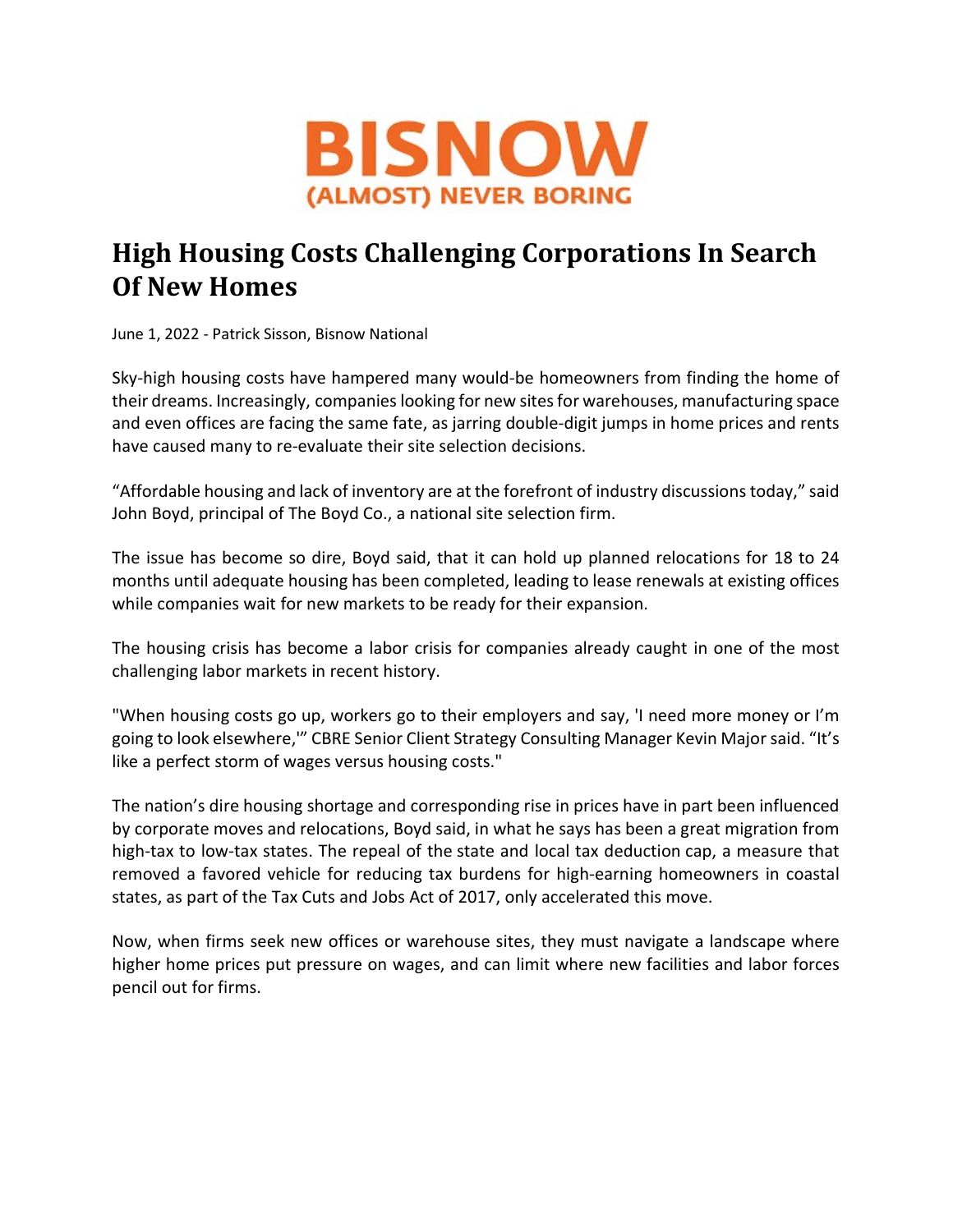

 Microsoft is planning a campus on 90 acres in Atlanta, which would include affordable housing alongside new offices. Microsoft

"Part of a site tour is meeting with residential real estate brokers, and coordinating a tour with an HR department, to make sure employees can't just find homes but assimilate into the community," Boyd said.

Markets like Atlanta, Austin, Texas, and the Research Triangle in North Carolina, which have new Google, Microsoft and Apple offices opening and tech workers arriving, attracted those firms in part with great quality of life and a lower cost of living than Silicon Valley. But the corporate migrants are taking their housing market impacts with them.

"That affordability pressure is now moving up the income spectrum," said Mike Kingsella, CEO of Up for Growth, a national advocacy group focused on housing equity and access.

His group's research found that there has been a 37% increase in the share of housing costburdened households earning between 80% and 120% of their area's median income.

"We're now seeing this at scale," Kingsella said.

Much of this pressure comes from the tech industry, which has expanded aggressively during the pandemic. Big Tech firms have embarked on 13M SF of expansionary office leasing, according to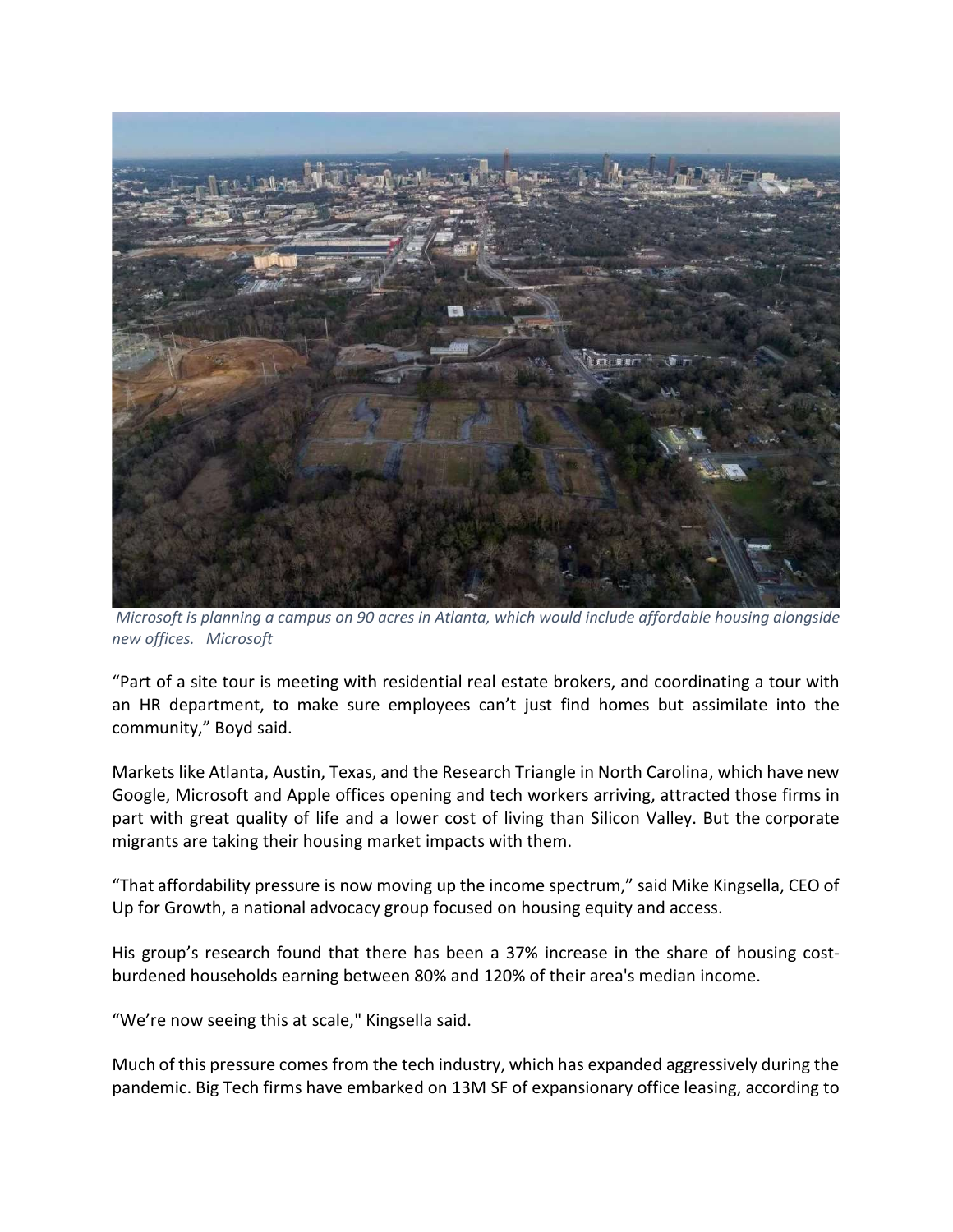JLL Senior Director of Research Scott Homa, 75% of which is outside non-headquartered markets such as Seattle and the Bay Area.

Homa said housing affordability has been a key factor in this push to new cities, as "the gap in living costs between high-growth markets like Atlanta, Austin and Nashville versus the large gateway markets is very considerable."

In metro Atlanta, where home prices are up 20% from last year, Microsoft's announced plans for the 90-acre future campus site it purchased last year include slowly negotiating with neighborhood groups and promising to include affordable housing within the site. The rollout shows the care with which companies are calibrating their impact on the region and the surrounding housing market.

Boyd argues that firms have been even more proactive about relocations and real estate costs because of their perceived culpability in the rising cost of living in their new markets. An antigrowth sentiment is starting to take hold in Austin due to the perception of a California-to-Texas migration making the city unaffordable  $-$  more than two dozen companies moved their headquarters from the Golden State to the Lone Star State last year.



"Everything is a branding exercise," Boyd said. "Goodwill is very important to companies."

 Courtesy of Meta/Netta Conyers-Haynes. A Meta office in Seattle; the tech firm is one of many whose expansion has animated a conversation around housing affordability.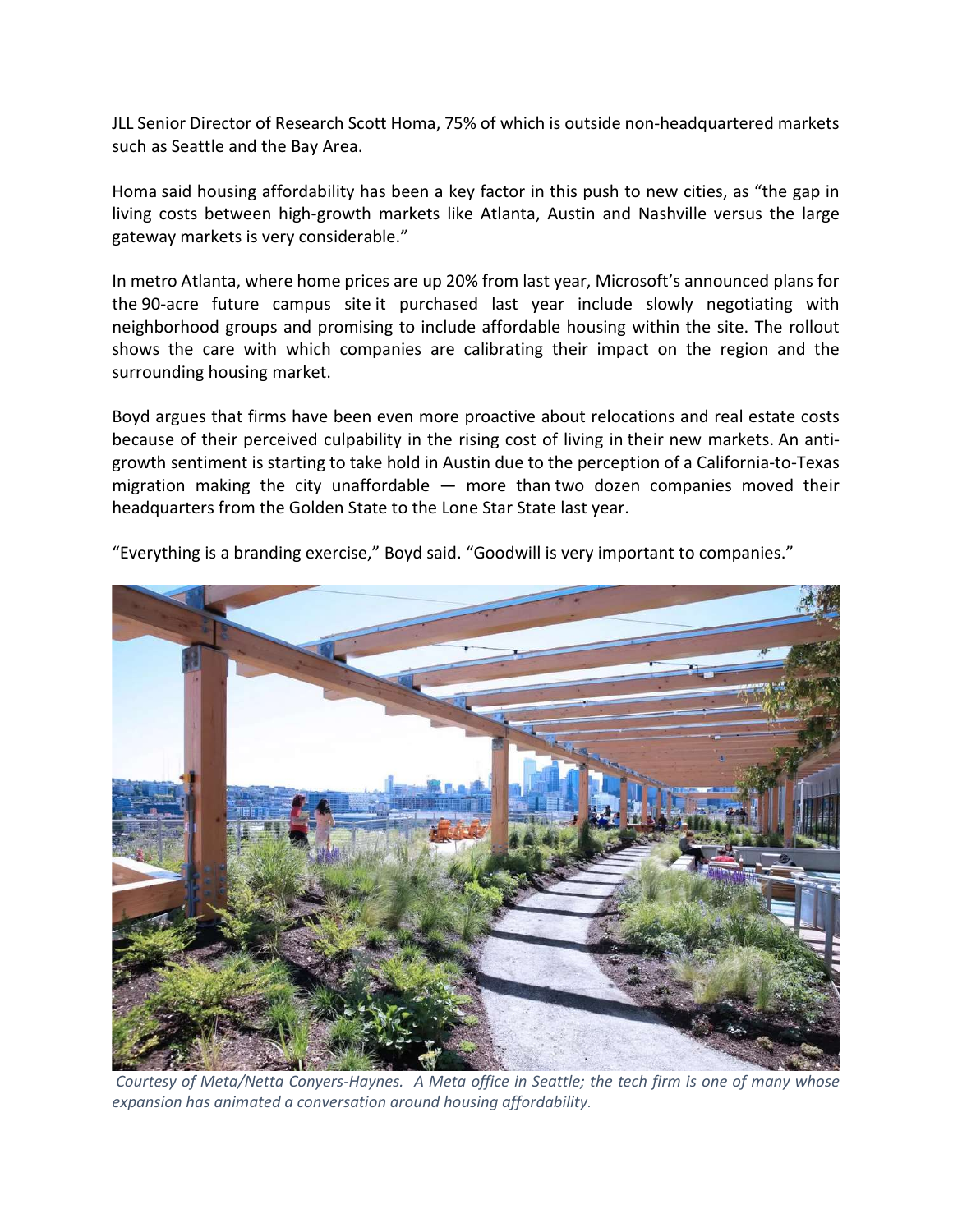The housing crisis is having an impact on site decisions for firms seeking new office and manufacturing and distribution firms seeking sites near metros areas and new labor forces to tap. There is a dearth of appealing sites for industrial development, and it is challenging to find an area where housing costs haven't outpaced what is affordable on warehouse or factory worker wages.

For white-collar work, especially tech firms, it's not uncommon for recruiters to pay for soughtafter talent to move to high-cost metros. That doesn't work for \$15-an-hour workers.

Roughly 70% of the U.S. workforce doesn't require a college degree, and hourly wages have been under increasing pressure from rising housing costs. Some firms are even paying for transportation costs to help their workforce reach their jobs.

"It's changed the conversation from where can I pay certain wages, versus how far do my wages go in terms of cost of living," said Major, who works on CBRE's labor analytics group.

Tertiary markets outside of major metros, like Yuma, Arizona, or Pueblo, Colorado, are now getting more looks from industrial site selection. Occupiers are coming to CBRE seeking housing data, and developers are talking housing stats to court potential tenants.

Cities, municipalities, and regional and state business organizations have lobbied for and promoted policies to help bolster local affordable housing construction to attract corporate relocations.

California has been the "canary in the coal mine" about the dangers of a mismatch between housing and labor, said Kingsella, but even rural states such as Maine have run into severe housing and labor challenges.

This issue has led to much more collaboration between the business community and lawmakers looking to create the environment companies are seeking out, and help supercharge their economies. Up for Growth research found that the underproduction of housing in the nation from 2000 to 2015 cost the U.S. economy \$2.1T in lost GDP.

In fast-growing Phoenix, the Home Arizona coalition of business and municipal leaders is actively pushing for more housing production, so as not to threaten future economic growth.

A new Amtrak transit hub proposed for the redevelopment of the Gulch property in Downtown Atlanta is being pitched for its ability to unlock more affordable, transit-oriented development that can expand the city's workforce options.

Some corporate giants have started to explore building their own housing, an avenue few companies have the capital to explore. Facebook, Microsoft and Apple are all developing housing or funding affordable housing initiatives. Disney set aside 80 acres in Orlando to develop more than 1,300 units of affordable workforce housing available to theme park staff and others.